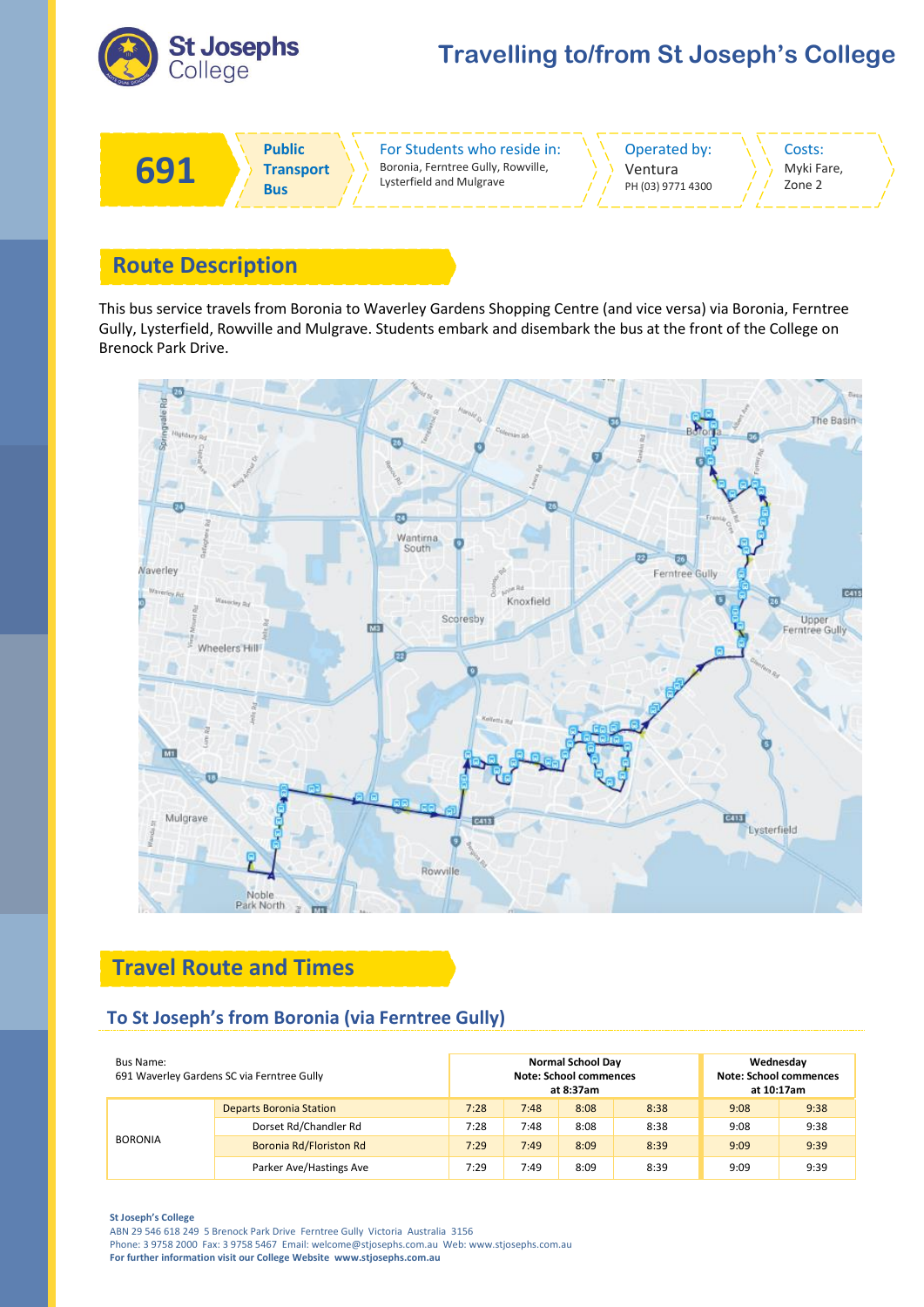

**691 CONTINUED**

# **Travelling to/from St Joseph's College**

|                       | Pascoe Rd/Underwood Rd                                              | 7:30 | 7:50 | 8:10 | 8:40                        | 9:10 | 9:40 |
|-----------------------|---------------------------------------------------------------------|------|------|------|-----------------------------|------|------|
|                       | Underwood Rd                                                        | 7:31 | 7:51 | 8:11 | 8:41                        | 9:11 | 9:41 |
|                       | Underwood Rd/Hutton Ave                                             | 7:32 | 7:52 | 8:12 | 8:42                        | 9:12 | 9:42 |
|                       | <b>Hutton Ave</b>                                                   | 7:33 | 7:53 | 8:13 | 8:43                        | 9:13 | 9:42 |
|                       | <b>Hutton Ave/Forest Rd</b>                                         | 7:33 | 7:53 | 8:13 | 8:43                        | 9:13 | 9:43 |
| <b>FERNTREE GULLY</b> | Chestnut Ave/Forest Rd                                              | 7:34 | 7:54 | 8:14 | 8:44                        | 9:14 | 9:43 |
|                       | <b>Rylstone St/Forest Rd</b>                                        | 7:35 | 7:55 | 8:15 | 8:45                        | 9:15 | 9:45 |
|                       | Tecoma St/Forest Rd                                                 | 7:36 | 7:56 | 8:16 | 8:46                        | 9:16 | 9:45 |
|                       | <b>Myrtle Crs/Forest Rd</b>                                         | 7:36 | 7:56 | 8:16 | 8:46                        | 9:16 | 9:46 |
|                       | Ferntree Gully Station                                              | 7:40 | 8:00 | 8:20 | 8:50                        | 9:20 | 9:49 |
|                       | Spring St/Selman Av                                                 | 7:40 | 8:00 | 8:20 | 8:50                        | 9:20 | 9:49 |
|                       | <b>Arrives at Brenock Park Dr</b><br>(St Joseph's College Bus Stop) | 7:41 | 8:01 | 8:21 | 8:51<br>(Late to<br>School) | 9:21 | 9:50 |

### **To St Joseph's from Mulgrave (via Rowville and Lysterfield)**

| <b>Bus Name:</b><br>691 Boronia via Ferntree Gully |                                                                     | <b>Normal School Day</b><br><b>Note: School commences</b><br>at 8:37am |      |      |                             | Wednesday<br><b>Note: School commences</b><br>at 10:17am |      |
|----------------------------------------------------|---------------------------------------------------------------------|------------------------------------------------------------------------|------|------|-----------------------------|----------------------------------------------------------|------|
| <b>MULGRAVE</b>                                    | <b>Departs Waverley Gardens SC</b>                                  | $\overline{\phantom{a}}$                                               | 7:28 | 7:50 | 8:10                        | 8:40                                                     | 9:10 |
|                                                    | Wellington Rd/Jacksons Rd                                           | $\overline{\phantom{a}}$                                               | 7:30 | 7:52 | 8:12                        | 8:42                                                     | 9:12 |
|                                                    | Stud Rd/Wellington Rd                                               | $\overline{\phantom{a}}$                                               | 7:36 | 7:58 | 8:18                        | 8:48                                                     | 9:18 |
|                                                    | Avalon Rd/Stud Rd                                                   | $\overline{\phantom{a}}$                                               | 7:38 | 8:00 | 8:20                        | 8:50                                                     | 9:20 |
| <b>ROWVILLE</b>                                    | <b>Stud Park Shopping Ctr</b>                                       | 7:22                                                                   | 7:42 | 8:04 | 8:24                        | 8:54                                                     | 9:24 |
|                                                    | <b>Taylors Lane</b>                                                 | 7:24                                                                   | 7:44 | 8:06 | 8:26                        | 8:56                                                     | 9:26 |
|                                                    | <b>Eildon Pde</b>                                                   | 7:25                                                                   | 7:45 | 8:07 | 8:27                        | 8:57                                                     | 9:27 |
|                                                    | Wentworth Ave                                                       | 7:28                                                                   | 7:48 | 8:10 | 8:30                        | 9:00                                                     | 9:30 |
|                                                    | <b>Dandelion Drv</b>                                                | 7:30                                                                   | 7:50 | 8:12 | 8:32                        | 9:02                                                     | 9:32 |
|                                                    | Rowvile Lakes Shopping Ctr                                          | 7:35                                                                   | 7:55 | 8:17 | 8:37                        | 9:07                                                     | 9:37 |
|                                                    | Napoleon Rd/Kelletts Rd                                             | 7:38                                                                   | 7:58 | 8:20 | 8:40                        | 9:10                                                     | 9:40 |
| LYSTERFIELD                                        | Lakesfield Dr/Napoleon Rd                                           | 7:39                                                                   | 7:59 | 8:21 | 8:41                        | 9:11                                                     | 9:41 |
|                                                    | Rathgar Rd/Napoleon Rd                                              | 7:41                                                                   | 8:01 | 8:23 | 8:43                        | 9:13                                                     | 9:43 |
| <b>FERNTREE GULLY</b>                              | Glenfern Rd                                                         | 7:44                                                                   | 8:04 | 8:26 | 8:46                        | 9:16                                                     | 9:46 |
|                                                    | <b>Arrives at Brenock Park Dr</b><br>(St Joseph's College Bus Stop) | 7:47                                                                   | 8:07 | 8:29 | 8:49<br>(Late to<br>School) | 9:19                                                     | 9:49 |

### **To Boronia (via Ferntree Gully) from St Joseph's**

Bus Name: 691 Boronia via Ferntree Gully

| <b>FERNTREE GULLY</b> | Depart St Joseph's College - Brenock Park Drive | 3:20 | 3:42 | 4:02 |
|-----------------------|-------------------------------------------------|------|------|------|
|                       | Spring St/Selman Ave                            | 3:21 | 3:43 | 4:03 |
|                       | <b>Ferntree Gully Station</b>                   | 3:23 | 3:46 | 4:06 |
|                       | Forest Rd                                       | 3:27 | 3:49 | 4:09 |
|                       | <b>Hutton Ave</b>                               | 3:28 | 3:49 | 4:09 |
|                       | Underwood Rd                                    | 3:30 | 3:51 | 4:11 |
|                       | Maryville Way/Underwood Rd                      | 3:32 | 3:53 | 4:13 |
| <b>BORONIA</b>        | Boronia Rd/Floriston Rd                         | 3:34 | 3:54 | 4:14 |
|                       | Boronia Mall/Chandler Rd                        | 3:35 | 3:57 | 4:17 |
|                       | <b>Boronia Station</b>                          | 3:36 | 3:59 | 4:19 |

**St Joseph's College**

ABN 29 546 618 249 5 Brenock Park Drive Ferntree Gully Victoria Australia 3156 Phone: 3 9758 2000 Fax: 3 9758 5467 Email: welcome@stjosephs.com.au Web: www.stjosephs.com.au **For further information visit our College Website www.stjosephs.com.au**